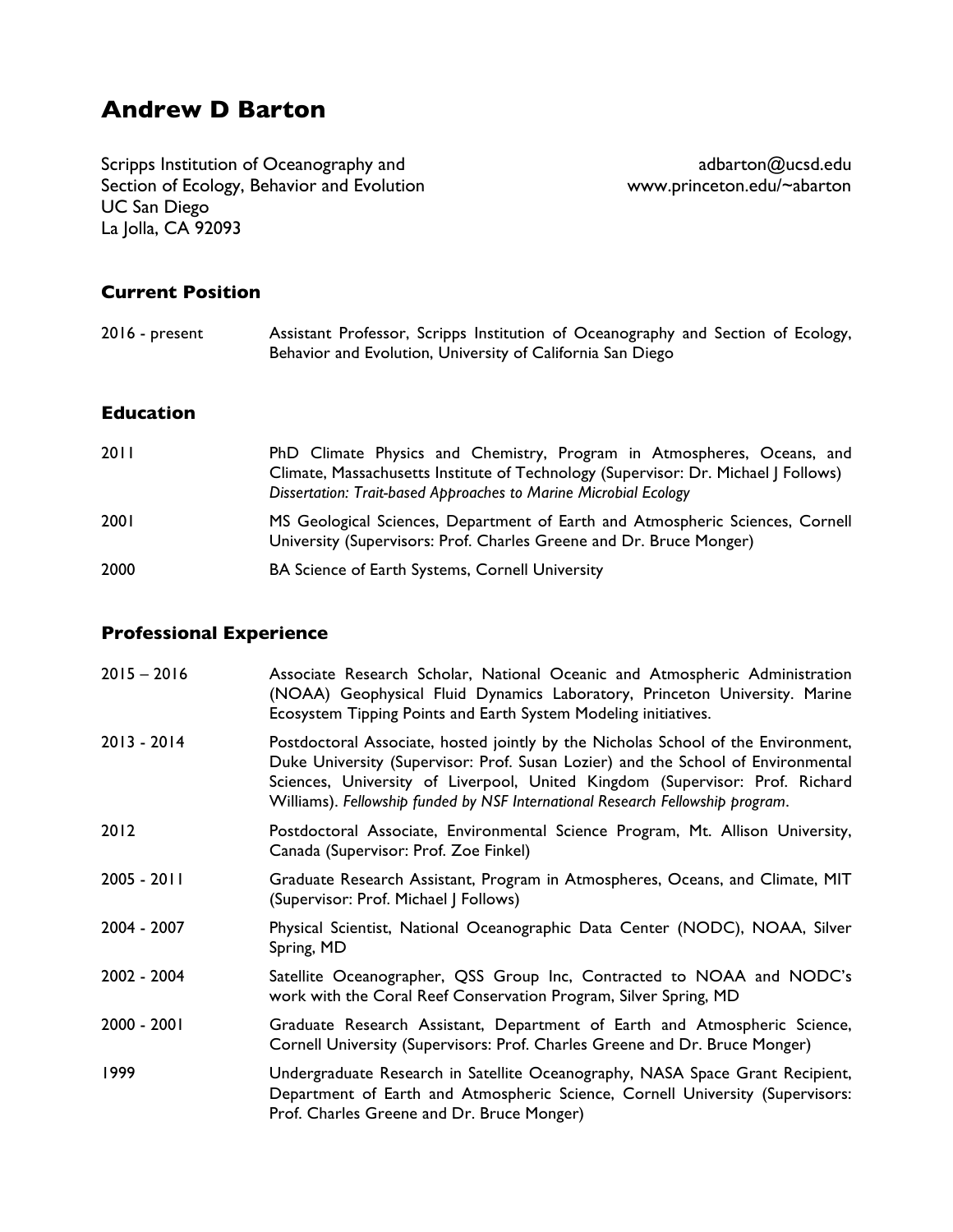## **Awards and Honors**

| $2013 - 2014$ | National Science Foundation International Research Fellow (Hosts: Duke University<br>and University of Liverpool, United Kingdom) |
|---------------|-----------------------------------------------------------------------------------------------------------------------------------|
| 2005 - 2008   | Jule Charney Prize, Program in Atmospheres, Oceans, and Climate, MIT                                                              |
| 2005 - 2007   | Presidential Fellow, MIT                                                                                                          |
| $2000 - 2001$ | National Science Foundation GK-12 Fellow, Cornell University                                                                      |
| 1999          | NASA Space Grant Recipient, Cornell University                                                                                    |

## **Research Interests**

Plankton physiology; plankton population and community ecology, biodiversity, biogeography, and macroecology; marine biogeochemistry; climate; impacts of climate change on marine organisms and ecosystems

# **Publications**

Barton, A.D., Irwin, A.J., Finkel, Z.V., and C. Stock (2016). Anthropogenic climate change drives shift and shuffle in North Atlantic phytoplankton communities. *Proceedings of the National Academy of Sciences USA* 113: 2964-2969*.*

Dave, A.C., Barton, A.D., Lozier, M.S., and G.A. McKinley (2015). What drives seasonal change in oligotrophic area in the subtropical North Atlantic? *Journal of Geophysical Research Oceans* 120, doi:10.1002/2015JC01078.

Barton, A.D., Ward, B.A., R.G. Williams, and M.J. Follows (2014). The impact of small-scale fluid turbulence on phytoplankton nutrient uptake rates and community structure. *Limnology and Oceanography Fluids and Environments* 4, 34-49.

Barton, A.D., Williams, R.G., and M.S. Lozier (2014). Physical controls of variability in North Atlantic phytoplankton communities. *Limnology and Oceanography* 60, 181-197*.*

Barton, A.D., Pershing, A.J., Litchman, E., Record, N.R., Edwards, K.F., Finkel, Z.V., Kiørboe, T., and B.A. Ward (2013). The biogeography of marine plankton traits. *Ecology Letters* 16, 522-534.

Barton, A.D., Finkel, Z.V., Ward, B.A., Johns, D.G., and M.J. Follows (2013). On the roles of cell size and trophic strategy in North Atlantic diatom and dinoflagellate communities. *Limnology and Oceanography* 58 (1), 254-266*.*

Mariani, P., Andersen, K.H., Visser, A.W., Barton, A.D., and T. Kiørboe (2013). Control of plankton seasonal succession by adaptive grazing. *Limnology and Oceanography* 58 (1), 173-184.

Ward, B.A., Dutkiewicz, S., Barton, A.D., and M.J. Follows (2011). Biophysical aspects of resource acquisition and competition in algal mixotrophs. *The American Naturalist* 178 (1), 98-112.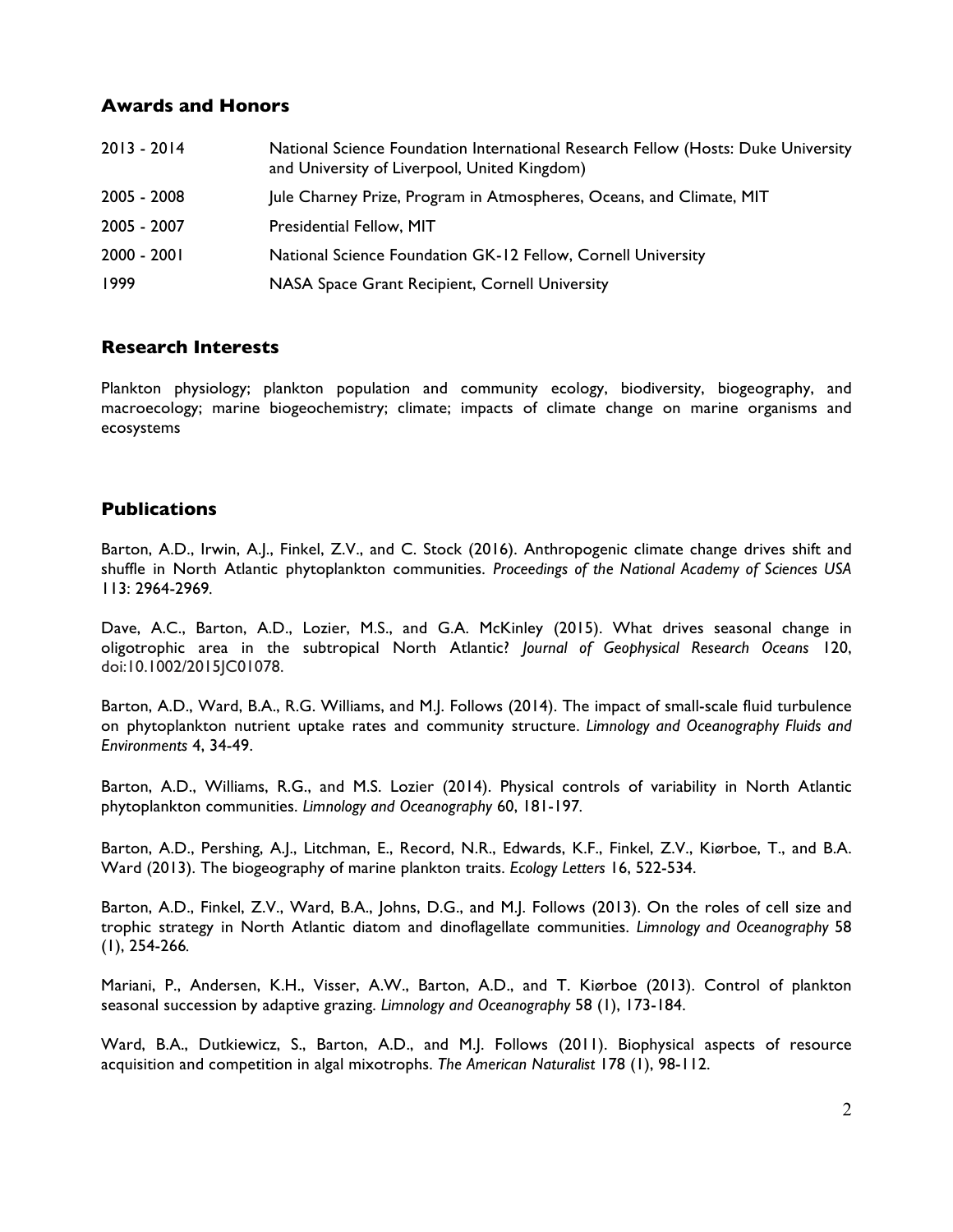Barton, A.D., Dutkiewicz, S., Flierl, G., Bragg, J., and M.J. Follows (2010). Response to Comment on "Patterns of diversity in marine phytoplankton." *Science* 329, 512-d.

Barton, A.D., Dutkiewicz, S., Flierl, G., Bragg, J., and M.J. Follows (2010). Patterns of diversity in marine phytoplankton. *Science* 327, 1509-1511.

Barton, A.D., and K.S. Casey (2005). Climatological context for large-scale coral bleaching observed since 1979. *Coral Reefs* 24 (4), 536-554.

Barton, A.D., Greene, C.H., Monger, B.C., and A.J. Pershing (2003). The Continuous Plankton Recorder Survey and North Atlantic Oscillation: Interannual- to multidecadal-scale patterns of phytoplankton variability in Northwest Shelf, Northeast Shelf, and Central North Atlantic Ecosystems. *Progress in Oceanography* 58, 337-358.

### **Meeting and Workshop Participation**

Barton, A.D., Dutkiewicz, S., Irwin, A.J., Finkel, Z.V., and C.A. Stock (2016). How does anthropogenic climate change impact plankton biogeography and biodiversity? **Invited** oral presentation at the Gordon Research Conference on "Ocean Global Change Biology", Waterville Valley, NH, July 17-22.

Barton, A.D., González-Taboada, F., Atkinson, A., and C.A. Stock, (2016). Environmental variability and plankton population dynamics in the English Channel. Oral presentation at the Ocean Sciences Meeting, New Orleans, LA, February 22-26*.*

González-Taboada, F., Barton, A.D., and C.A. Stock, (2016). Predicting global oceanic net primary productivity with reduced-dimension, linear dynamical spatiotemporal models. Poster presented by González-Taboada at the Ocean Sciences Meeting, New Orleans, LA, February 22-26.

Barton, A.D., González-Taboada, F., Atkinson, A., and C.A. Stock, (2015). Drivers of regime shifts in marine plankton communities. Poster presented at the "Trait-based Approaches to Ocean Life" workshop, Waterville Valley, NH, October 5-8.

Barton, A.D. (2015). Toward a global plankton trait database. **Invited** oral presentation at the EMODnet Biology Workshop, Heraklion, Greece, June 9-10.

Barton, A.D., Ward, B.A., Williams, R.G., and M.J. Follows (2015). The roles of turbulence and zooplankton grazing in shaping phytoplankton community structure and carbon export. **Invited** oral presentation at the ASLO Aquatic Sciences Meeting, Granada, Spain, February 22-27.

Barton, A.D., Irwin, A.J., Finkel, Z.V., and C.A. Stock (2014). The responses of North Atlantic phytoplankton communities to climate change. Poster presented at the Gordon Research Conference on "Interactive Effects of Multiple Global Change Variables", Waterville Valley, NH, July 6-11.

Barton, A.D., Irwin, A.J., Finkel, Z.V., and C.A. Stock (2014). Estimating the responses of North Atlantic phytoplankton communities to climate change. Poster presented at the Ocean Sciences Meeting, Honolulu, HI, February 23-28.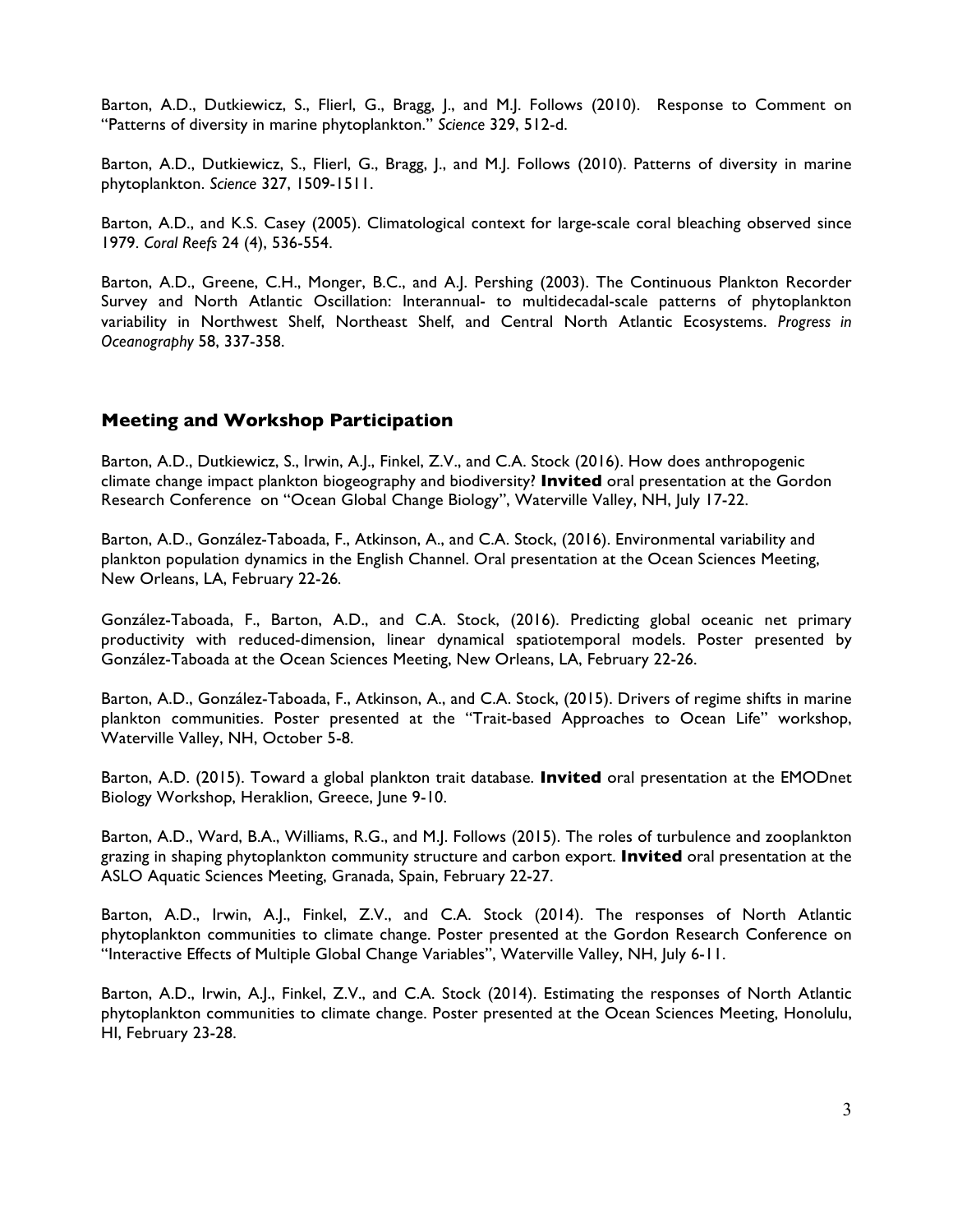Barton, A.D., Irwin, A.J., Finkel, Z.V., and C.A. Stock (2013). Estimating the responses of North Atlantic phytoplankton communities to climate change. Oral presentation given at the Trait-based Approaches to Ocean Life Meeting, Copenhagen, Denmark, August 26-28.

Barton, A.D., Finkel, Z.V., Ward, B.A., and M.J. Follows (2012). Regional variations in the seasonal succession of diatoms and dinoflagellates in the North Atlantic. Poster presented at the AGU/TOS/ASLO Ocean Sciences Meeting, Salt Lake City, UT, February 19-24.

Barton, A.D., Dutkiewicz, S., Flierl, G., Bragg, J., and M.J. Follows (2011). Patterns of diversity in marine phytoplankton. **Invited** oral presentation at the American Mathematical Society's 2011 Spring Eastern Sectional Meeting, College of the Holy Cross, Worcester, MA, April 9-10.

Barton, A.D., Finkel, Z., Ward, B.A., and M.J. Follows (2011). Linking phytoplankton functional traits to ecological dynamics in the North Atlantic Ocean. Oral presentation given at the ASLO Aquatic Sciences Meeting, San Juan, PR, February 14-18.

Barton, A.D., Ward, B.A., and M.J. Follows (2011). Bigger is better: the impact of small-scale fluid turbulence on nutrient uptake in marine phytoplankton. Poster presented at the Aspen Ocean Symposium "Microenvironments modulating biological interactions in the ocean", Aspen Center for Physics, Aspen, CO, January 17-21.

Barton, A.D., Ward, B.A., Finkel, Z., and M.J. Follows (2010). Metabolic basis for phytoplankton community dynamics in the North Atlantic Ocean. Poster presented at the "Metabolic Basis of Ecology" Gordon Research Conference, University of New England, Biddeford, ME, July 18-23.

Barton, A.D., Ward, B.A., Finkel, Z., and M.J. Follows (2010). Mechanisms for the seasonal succession in diatoms and dinoflagellates. Poster presented at the AGU Ocean Sciences Meeting, Portland, OR, February 22-26.

Barton, A.D., M.J. Follows, S. Dutkiewicz, and J. Bragg (2009). What Regulates Spatial Gradients in Marine Phytoplankton Diversity? Oral presentation given at the ASLO Aquatic Sciences Meeting, Nice, France, January 25-30.

Barton, A.D., M.J. Follows, S. Dutkiewicz, and J. Bragg (2008). What Regulates Spatial Gradients in Marine Phytoplankton Diversity? Poster presented at AGU Fall Meeting, San Francisco, CA, December 15-19.

Barton, A.D., M.J. Follows, S. Dutkiewicz, and J. Bragg (2008). What regulates patterns of phytoplankton diversity? Oral presentation given at the PICES "Effect of Climate Change on World's Oceans" Meeting, Gijon, Spain, May 19-23.

Barton, A.D., M. Follows, and S. Dutkiewicz (2007). Climate change impacts on ecosystem structure and function in a model ocean. Poster presented at SOLAS Summer School 2007, Cargèse, Corsica, France, October 22-November 3.

Barton, A.D. (2005). Peru's Cordillera Huayhuash: Changing climate and people. Oral presentation given to the National Oceanographic Data Center and National Ocean Service seminar series, Silver Spring, MD, March 17.

Barton, A.D., and K.S. Casey (2004). An improved QuikSCAT weekly wind data set for coastal and high latitude applications. Poster presented at AGU Fall Meeting, San Francisco, CA, December 13-17.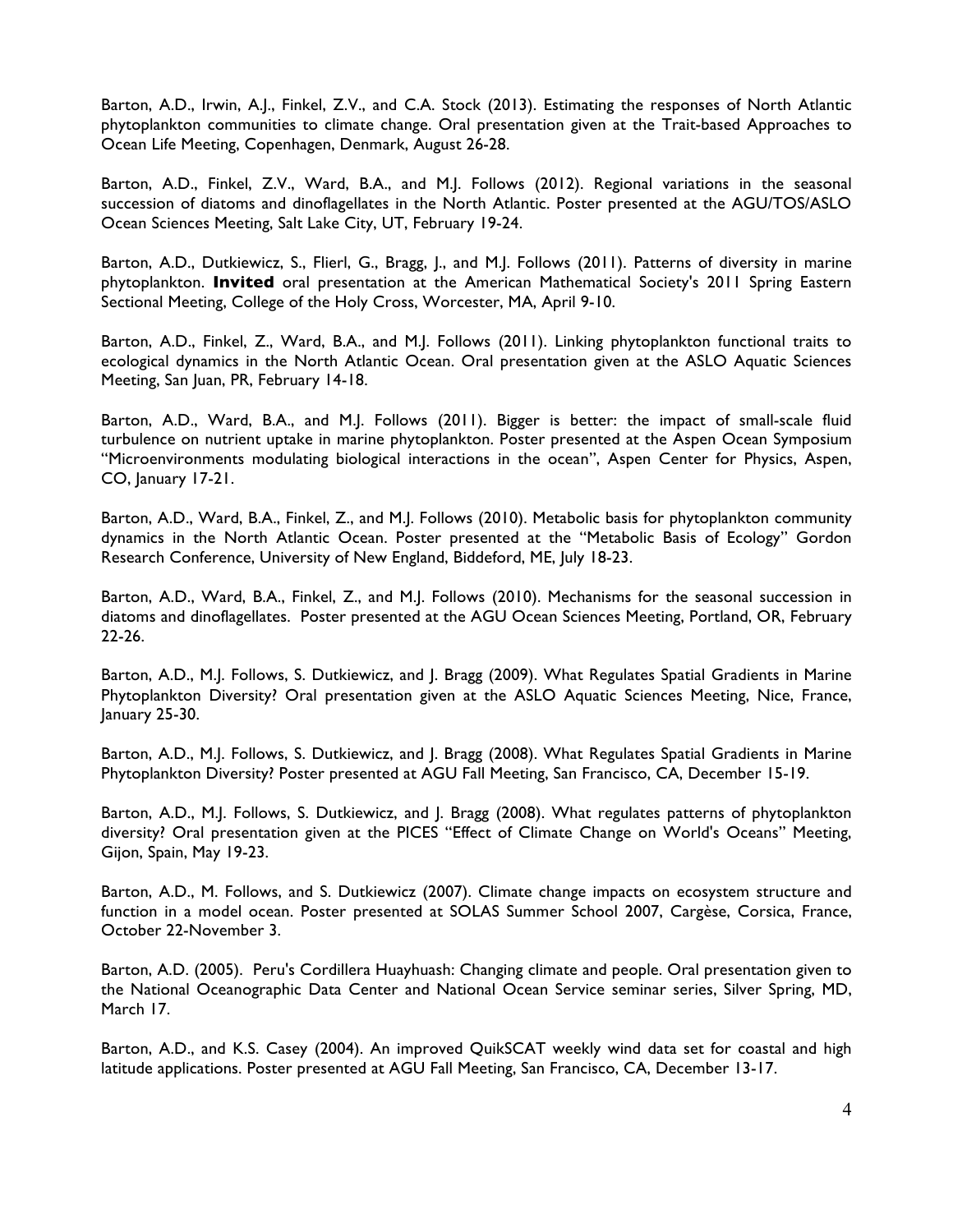Barton, A.D., and K.S. Casey (2004). An improved QuikSCAT weekly wind speed data set for coastal and high latitude applications. Poster presented at International Summer School of Oceanography's "An integrated view of oceanography: Ocean weather forecasting in the 21st century," La Londe Les Maures, France, September 20-October 1.

Casey, K.S., A.D. Barton, and E.J. Kearns (2004). A New Global 4 km Sea Surface Temperature Data Set for Coral Reefs. Oral presentation given by A.D. Barton at the 10th International Coral Reef Symposium, Okinawa, Japan, June 28-July 2.

Barton, A.D., and K.S. Casey (2004). Climatological context for large-scale coral bleaching observed since 1979. Oral presentation given at the 10th International Coral Reef Symposium, Okinawa, Japan, June 28-July 2.

Barton, A.D., and K.S. Casey (2004). Climatological context for large-scale coral bleaching observed since 1979. Poster presented at 1st International CLIVAR Science Conference, Baltimore, MD, June 21-25.

Barton, A.D., and K.S. Casey (2004). Climatological context for large-scale coral bleaching observed since 1979. Oral presentation given at the TOS/ASLO Ocean Research Conference, Honolulu, HI, February 15- 20.

Barton, A.D., and K.S. Casey (2003). Evidence from a 129 year historical sea surface temperature record for coral bleaching. Poster presented at the Coral Reefs, Climate, and Coral Bleaching Workshop, Oahu, HI, June 18-20.

Barton, A.D., and K.S. Casey (2003). Evidence from a 129 year historical sea surface temperature record for coral bleaching. Poster presented at Oceanology International 2003, New Orleans, LA, June 4-6.

Barton, A.D. (2000). North Atlantic Oscillation related changes in North Atlantic phytoplankton dynamics observed by in-situ and satellite measurements. Poster presented at the Chapman Conference on The North Atlantic Oscillation, University of Vigo, Galicia, Spain, November 28-December 1.

### **Membership in Professional Organizations**

American Society of Limnology and Oceanography (ASLO) American Geophysical Union (AGU)

### **Other Professional Activities**

- 2011 Organized session, "Mechanistic descriptions of diverse plankton communities: from observations to models," with Dr. Andy Pershing at the ASLO Aquatic Sciences meeting, San Juan, PR, February 14-18.
- 2012 Organized session, "Understanding plankton biogeography by putting functional traits on the map," with Drs. Andy Pershing and Elena Litchman at the AGU Ocean Sciences meeting, Salt Lake City, UT, February 19-24.